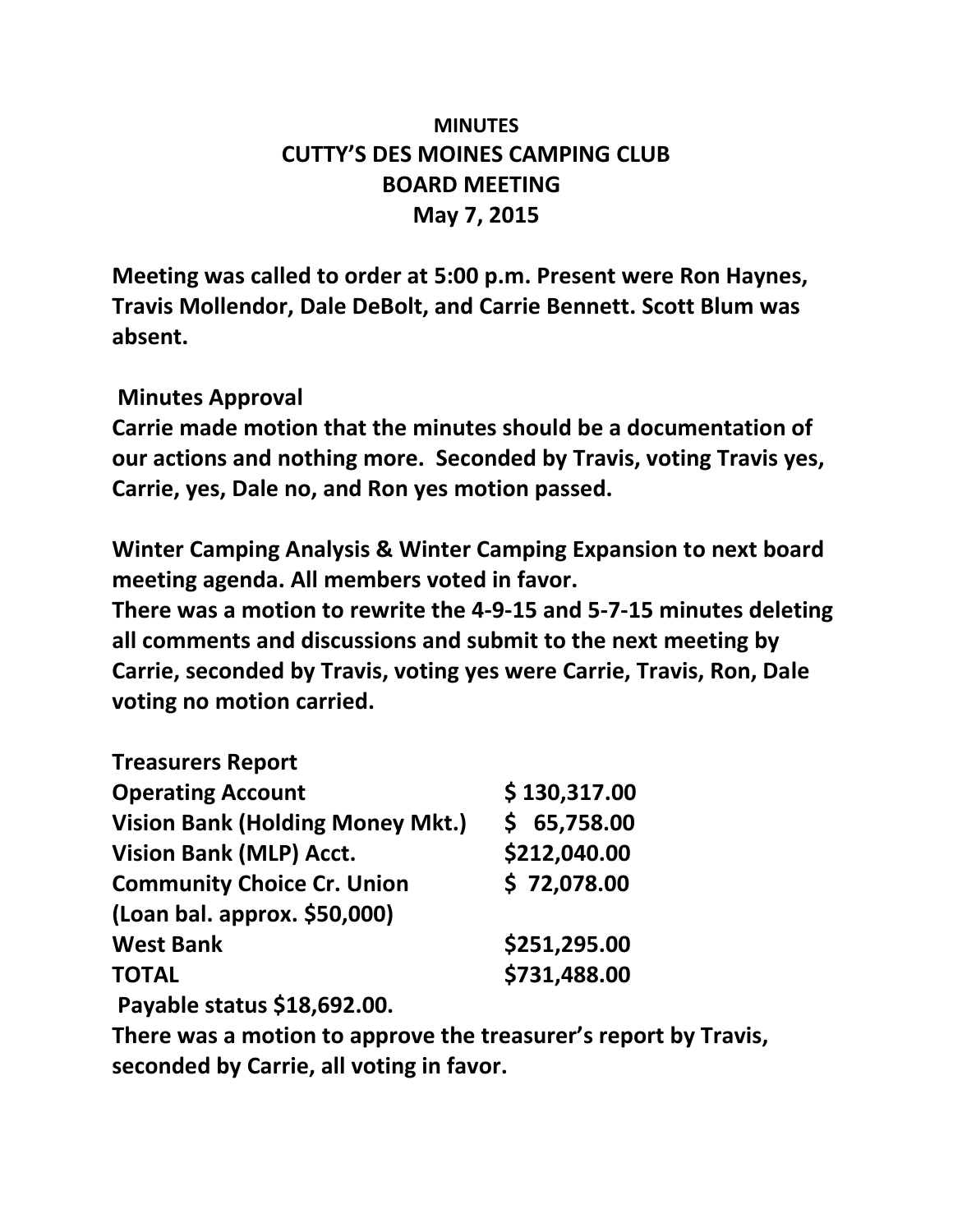**DOT Review Report only no action taken.**

#### **Insurance review**

**Motion to raise sidewalks to prevent trip hazards, not to exceed \$1,500.00 by Carrie, seconded by Travis, all voting in favor.**

## **Wayne & Joy Carter Response**

**Motion for Ron to send response to them by Carrie, seconded by Travis, all voting in favor.** 

#### **Michael and Diane Anderson**

**Motion to send letter in response to their letter by Travis, seconded by Carrie, all voting in favor.**

#### **One Holiday in prime**

**Tabled & to be added to next meeting agenda by Travis, seconded by Carrie, no vote.**

#### **Sublease seasonal sites**

**Motion to ask Cutty's Att. If Cutty's can sublease seasonal sites with permission of seasonal site holder by Carrie, seconded by Dale, voting yes Dale, Carrie, and Ron. Voting no was Travis.**

## **Posting of Board Minutes**

**Starting May 7, 2015 Board Minutes, a motion to put approved minutes of Cutty's Board Meetings on Members only web site by Carrie, seconded by Dale, all in favor motion carried.**